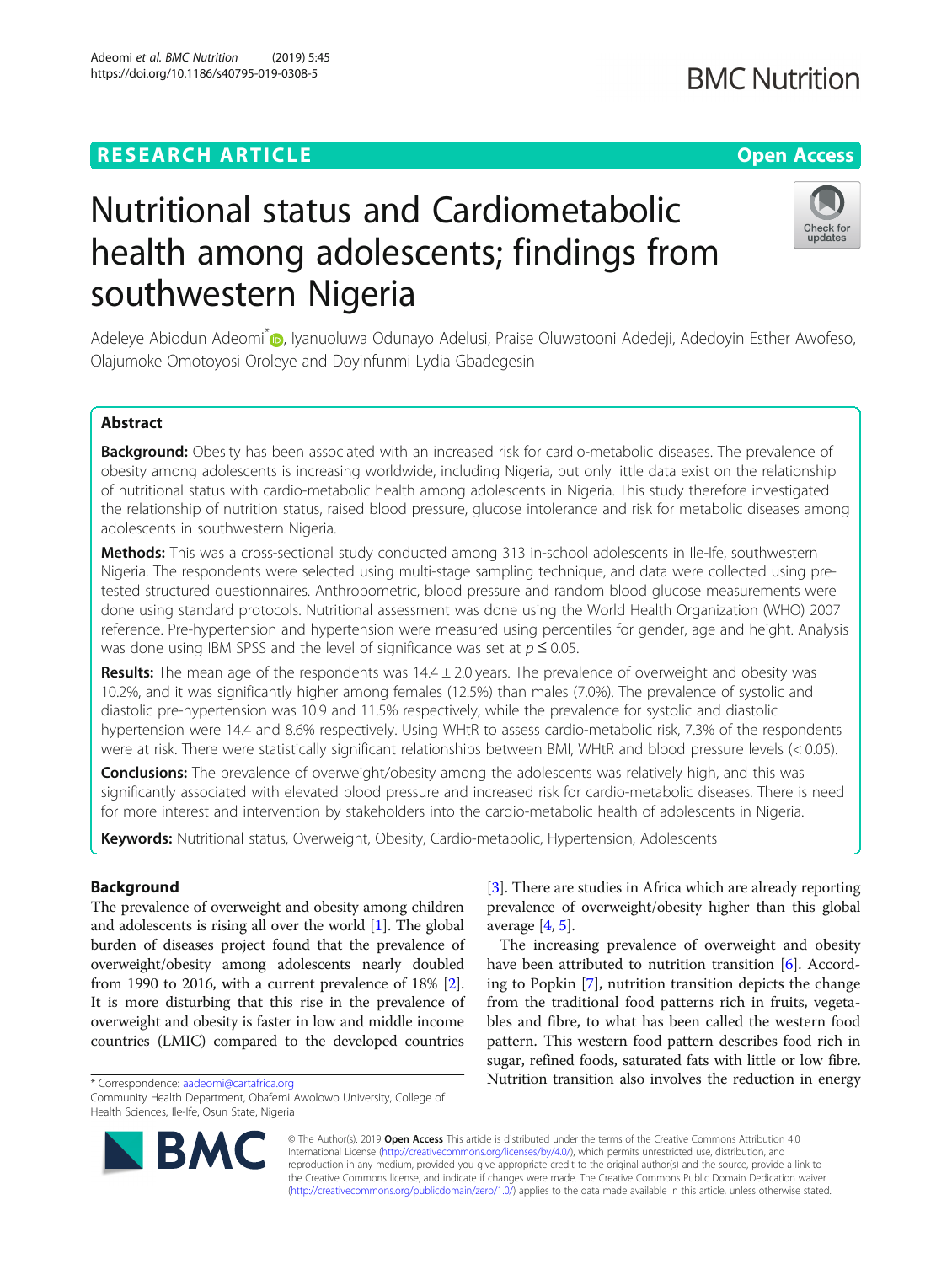expenditure and the more sedentary lifestyles brought about by technological improvements.

Nigeria is experiencing nutrition transition, with rapid urbanization and associated adoption of western diets and reducing energy expenditure among children and adolescents [[8](#page-6-0)]. In the past few decades, studies on the nutritional status of children hardly reported childhood overweight or obesity [\[9\]](#page-6-0), but this is changing in recent times. Some Nigerian studies are reporting prevalence of adolescent overweight/obesity close to the global average [[10,](#page-6-0) [11\]](#page-6-0).

The major challenge with the increasing prevalence of overweight/obesity among adolescents is the morbidity and mortality that has been associated with these nutritional states [\[12](#page-6-0)]. Overweight/obesity among children and adolescents has been associated with an increased risk for cardiovascular and metabolic diseases, which have been termed cardio-metabolic diseases [[13](#page-6-0), [14\]](#page-6-0). Increasing number of studies are reporting significant relationships between rising body mass index and high blood pressure, glucose intolerance and metabolic risks.

There are only few studies that have investigated the relationship between the nutritional status and the blood pressure levels of adolescents in Nigeria [[15,](#page-6-0) [16\]](#page-6-0). No study however was found in the study location that had investigated the relationship of nutritional status with glucose levels and risk for metabolic diseases (cardio-metabolic health). This study therefore investigated the relationship of nutrition status, raised blood pressure, glucose intolerance and risk for metabolic diseases among adolescents in southwestern Nigeria.

# Materials and methods

#### Study location and study population

The study was carried out in Ile-Ife, which is an ancient city in Osun State, Southwestern Nigeria. The respondents were adolescents aged 10 to 19 years attending secondary schools in public and private schools in Ile-Ife. Adolescents who were acutely ill or had chronic illnesses like sickle cell disease anaemia that could affect their weight were excluded. Others with disabilities that made them unable to stand were also excluded.

#### Sample size and sampling technique

The sample size was calculated to get an absolute precision of ±5% using STATCALC on the Epi-Info software. The proportion of expected outcome was taken as 22.2% which was the proportion of in-school adolescents with pre-hypertension in a similar study carried out in eastern Nigeria [\[16](#page-6-0)], with an acceptable margin of error of 5%. A total of 313 adolescents were recruited from 4 secondary schools in Ile-Ife using multistage sampling technique.

# Research instruments and data collection methods

A self-developed, pre-tested structured questionnaire (Additional file [1](#page-6-0)) was used for data collection using the assisted self-administered method. Assessment of the socio-demographic characteristics of the adolescents, risky behaviour and self-reported history of hypertension or diabetes mellitus among the parents was done. Height was measured to the nearest 0.1 m using the stadiometer (Leceister® Height Measure, Seca, UK), weight was measured using the Seca® electronic bathroom weighing scale (SECA GmbH & Co, Germany) and waist and hip circumferences using the Goldfish brand non-elastic tape measure. The anthropometric measurements were done according to standard protocols recommended by the International Society for the Advancement of Kinanthropometry [\[17](#page-6-0)].

Blood pressure was measured using the OMRON 2 digital sphygmomanometer and random blood sugar levels using OnCall Plus blood glucose meter. Blood pressure (systolic and diastolic blood pressure) was measured with the student in a sitting position, back supported, feet flat on the floor, clothing sleeve rolled back to leave upper arm uncovered, right arm supported and cubital fossa (inner elbow) approximately at heart level, having sat for at least 5 to 10 min to rest before measurement. Two measurements were taken 10 min apart, and the average was taken as the blood pressure. For the blood sugar test, single-use disposable non sterile gloves were used for each participant, as well as single-use disposable lancet device. Tests were carried out as per manufacturer's instructions. It was challenging to secure the cooperation of the adolescents to fast overnight, so the random blood sugar level was measured in millimole per litre (mmol/L). Respondents were classified such that those with blood glucose level less than 7.8 were normal, those with blood glucose level 7.8 to 11.0 had impaired glucose tolerance, greater than 11.0 had diabetes mellitus [\[18\]](#page-6-0).

#### Measurement of outcome variables

Pre-hypertension was taken as systolic blood pressure (SBP) and diastolic blood pressure (DBP)  $\geq$  90th percentile, but <95th percentile for gender, age and height, while hypertension was taken as SBP and DBP ≥ 95th percentile for gender, age and height [\[19](#page-6-0)].

Nutritional status of the respondents were determined using the WHO 2007 reference for children 5–19 years. Body Mass index (BMI) was calculated by dividing the weight in kilograms by the height in meter<sup>2</sup>. BMI-forage Z-scores from the WHO reference charts were then used to classify the respondents as underweight  $(<-2)$ SD), normal  $(≥ -2$  to  $≤ +1)$ , overweight  $(> +1$  to  $+2)$ and obese  $(> + 2)$ . Waist hip ratio (WHR) was calculated as waist circumference in centimeters (cm) divided by hip circumference in cm. WHR was classified such that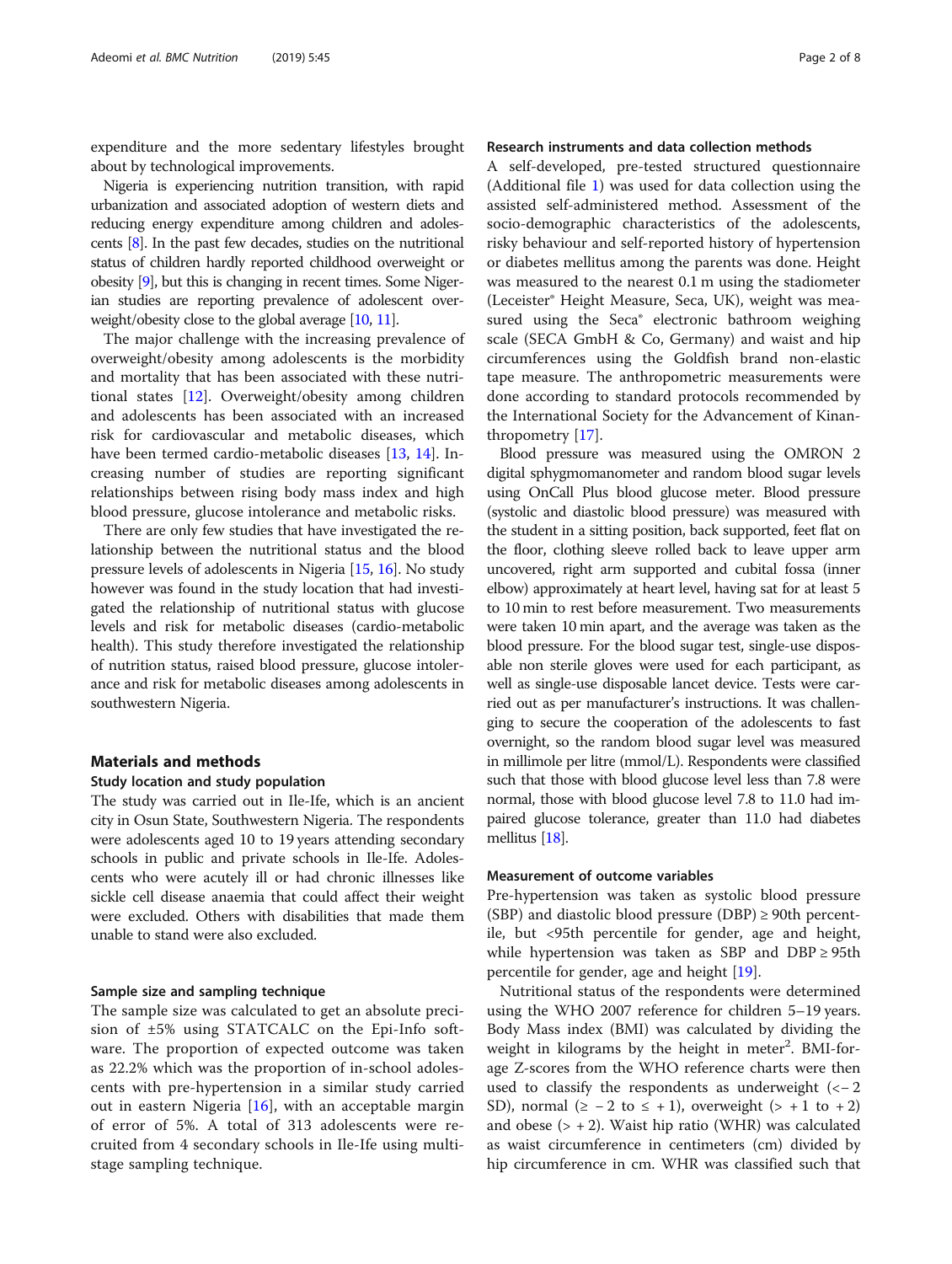males with ratio equal to or greater than 0.9 and females with ratio equal to or greater than 0.85 were abnormal. Risk for metabolic diseases was assessed using waist-toheight (WHtR) ratio, which has been shown to be the best predictor of cardiovascular risk and mortality [\[12\]](#page-6-0). WHtR was calculated by dividing waist circumference in cm by height in cm, and those with ≥0.5 were classified as high.

#### Data analysis

The questionnaires were manually sorted out, entered into a computer and the obtained data was analyzed using IBM SPSS version 20. Descriptive analysis of all the variables measured were first done, and the categorical variables were reported as frequencies and proportions/percentages, while the continuous variables were reported as means ± standard deviation. Cross-tabulations were done to test for associations between the different categorical variables (in line with the objective of the study) using the chi-square test. Fisher's exact test was used when there was an expected value was less than 5. Correlation analysis was done to test the strength and direction of associations between the BMI, SBP, DBP, WHR and WHtR as continuous variables. Binary logistic regression was done to identify the factors associated with elevated blood pressure. The age, sex and other factors that were significantly associated with elevated blood pressure at the bivariate analysis level were entered into the model. Logistics regression was not done for elevated blood sugar level because no factors were significantly associated at bivariate level. Level of significance was set at  $p < 0.05$  for this study.

# Ethical considerations

Ethical clearance was obtained from the Ethical Review Committee, Institute of Public Health, Obafemi Awolowo University, Ile-Ife. Permission was obtained from the heads of the selected schools. The participants' information sheet and consent was given to the parents and the adolescents who were 18 years or above. Important information on the participants' information sheet included that the information volunteered will be kept confidential as all questionnaires were coded without names or addresses of respondents. It also emphasized that participants were free to opt-out if they were not comfortable with the information in the questionnaire. Signed consent forms were then obtained from the parents and adolescents who are 18 years and above, while assent was obtained from adolescents who were less than 18 years.

#### Results

The mean age of the respondents was  $14.4 \pm 2.0$  years, more of them were females (58.5%) and 243 (77.6%) lived with both parents. Most of the respondents were from monogamamous family settings (84.0%) with an average of  $3.9 \pm 1.6$  children in their families. Concerning

the occupation of the parents, 55.0 and 31.0% of the fathers were skilled (professionals) and semi-skilled (artisans) respectively, while 40.9 and 48.9% of the mothers were skilled and semi-skilled respectively. Thirteen (4.2%) of the respondents had ever smoked, but only 4 (1.3%) of them were current smokers. There was a history of taking alcoholic beverages among 65 (20.8%) of them, but 22 (7.0%) were currently taking alcoholic beverages. Only few of the respondents reported the history of hypertension and diabetes mellitus in their fathers (3.8, 2.9%) and mothers (4.5, 1.6%) respectively, while many of them did not know.

The age and sex distribution of overweight and obesity are shown on Table [1.](#page-3-0) Overall, 10.2% of the adolescents were overweight and obese (males 7.0%, females 12.5%). When association between the nutritional status of the adolescents was tested with their socio-demographic characteristics, gender (overweight/obese males Vs females was 9 Vs 23;  $p = 0.036$ ) and the mothers' occupation (overweight/ obese among the four categories of mother's occupation were 4, 18, 10 and 0;  $p = 0.008$ ) had statistically significant associations. This relationship was such that females and children of skilled mothers (professionals) were significantly more likely to be overweight/obese. Using random blood sugar (RBS), 6 (3.4%) of the respondents had glucose intolerance but none was in the diabetic range. Cross tabulations of the RBS categories with potential explanatory variables yielded no statistically significant associations.

The prevalence of systolic and diastolic pre-hypertension was 10.9 and 11.5% respectively, while the prevalence for systolic and diastolic hypertension were 14.4 and 8.6% respectively. (Table [2\)](#page-3-0). Table [3](#page-3-0) shows the sex distribution of WHR, WHtR, BP and RBS, with statistically significant gender differences in WHR, WHtR and BP categories. The independent factors that were significantly associated with elevated blood pressure are as show in Table [4.](#page-4-0) When these were entered into a binary logistic regression model, gender, current alcohol intake, BMI and WHtR categories showed statistically significant associations ( $p < 0.05$ ). Current alcohol drinkers were 3 times (Odds ratio/Confidence interval  $[OR/CI] = 2.95/1.14 - 7.63$ ;  $p = 0.025$ ) more likely than non-drinkers, females were 2 times more likely than males  $(OR/CI = 1.88/1.03-3.14; p = 0.036)$ , overweight/obese adolescents were 6 times (OR/CI = 5.91/1.98– 20.34;  $p = 0.005$ ) than those underweight and those with high WHtR were 2 times  $(OR/CI = 2.05/0.36 - 6.01; p =$ 0.013) more likely than those with low WHtR to have elevated blood pressure.

There was the risk for metabolic diseases as measured by the WHtR among 23 (7.3%) of the respondents. Gender (risk in males Vs females was 5 Vs 18;  $p = 0.045$ ) was the only statistically significant explanatory variable among the socio-demographic characteristics. WHtR had a positive correlation with both systolic blood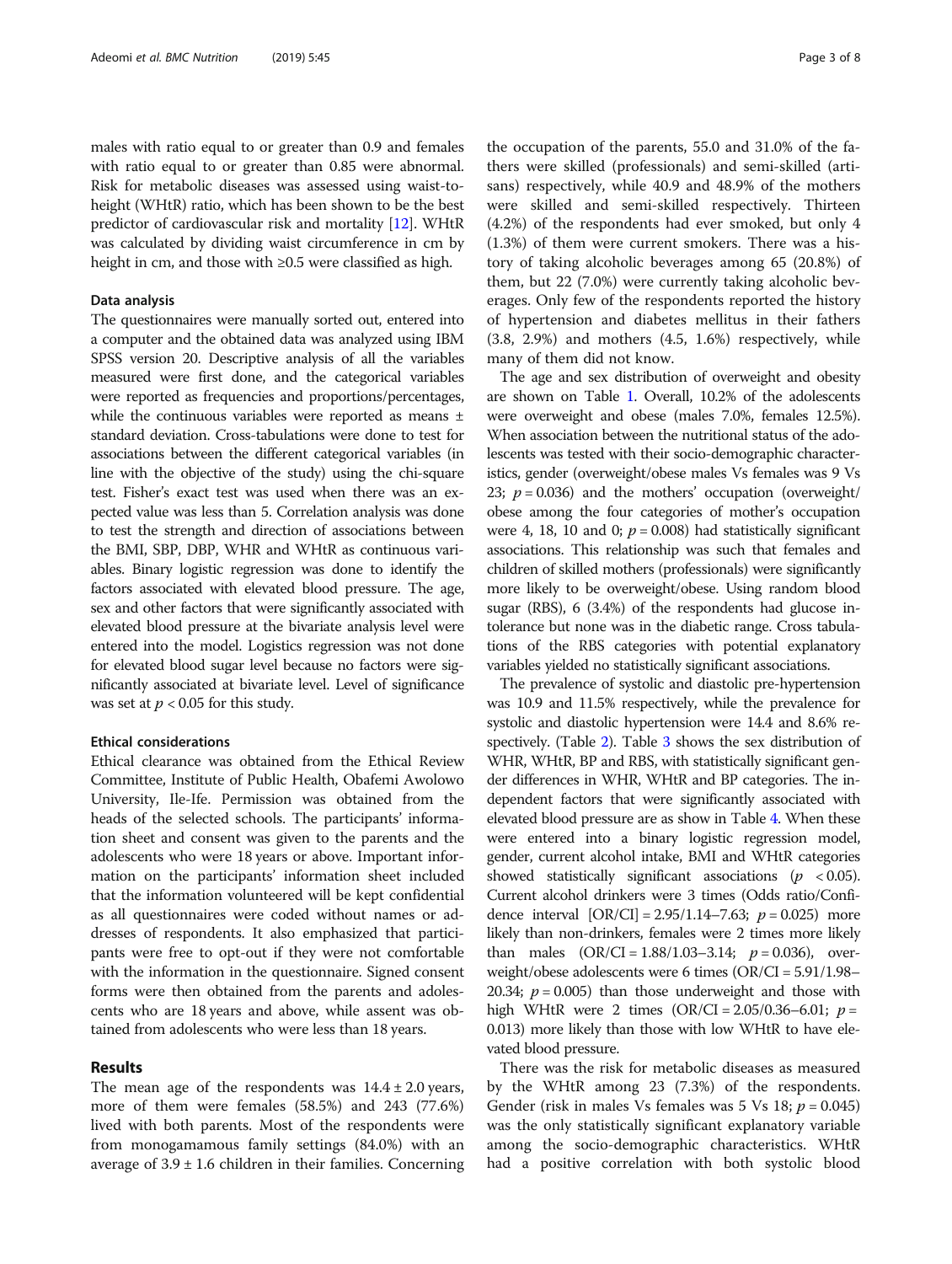<span id="page-3-0"></span>

| Table 1 Age and sex distribution of under- and over-nutrition among respondents |  |
|---------------------------------------------------------------------------------|--|
|---------------------------------------------------------------------------------|--|

| Age   |                | Males (%) |           |     |             | Females (%) |           |     |                | Total (%) |           |     |       |  |
|-------|----------------|-----------|-----------|-----|-------------|-------------|-----------|-----|----------------|-----------|-----------|-----|-------|--|
|       | N              | Uw        | <b>Ow</b> | Ob  | N           | Uw          | <b>Ow</b> | Ob  | N              | Uw        | <b>Ow</b> | Ob  | Ow/Ob |  |
| 10    | 5              | 0.0       | 20.0      | 0.0 | 5           | 0.0         | 20.0      | 0.0 | 10             | 0.0       | 20.0      | 0.0 | 20.0  |  |
| 11    | 7              | 0.0       | 0.0       | 0.0 | 11          | 18.2        | 9.1       | 0.0 | 18             | 11.1      | 5.6       | 0.0 | 5.6   |  |
| 12    | 9              | 44.4      | 0.0       | 0.0 | 10          | 0.0         | 10.0      | 0.0 | 19             | 21.1      | 5.3       | 0.0 | 5.3   |  |
| 13    | 10             | 20.0      | 10.0      | 0.0 | 31          | 9.7         | 16.1      | 3.2 | 41             | 12.2      | 14.6      | 2.4 | 17.0  |  |
| 14    | 26             | 15.4      | 23.1      | 0.0 | 57          | 12.3        | 10.5      | 1.8 | 83             | 13.3      | 14.5      | 1.2 | 15.7  |  |
| 15    | 21             | 19.0      | 0.0       | 0.0 | 30          | 10.0        | 10.0      | 0.0 | 51             | 13.7      | 5.9       | 0.0 | 5.9   |  |
| 16    | 14             | 21.4      | 0.0       | 7.1 | 25          | 0.0         | 4.0       | 4.0 | 39             | 7.7       | 2.6       | 5.1 | 7.7   |  |
| 17    | 24             | 4.2       | 0.0       | 0.0 | 10          | 10.0        | 10.0      | 0.0 | 34             | 5.9       | 2.9       | 0.0 | 2.9   |  |
| 18    | 10             | 10.0      | 0.0       | 0.0 | 4           | 0.0         | 25.0      | 0.0 | 14             | 7.1       | 7.1       | 0.0 | 7.1   |  |
| 19    | $\overline{4}$ | 75.0      | 0.0       | 0.0 | $\mathbf 0$ | 0.0         | 0.0       | 0.0 | $\overline{4}$ | 75.0      | 0.0       | 0.0 | 0.0   |  |
| Total | 130            | 16.9      | 6.2       | 0.8 | 183         | 8.7         | 10.9      | 1.6 | 313            | 12.1      | 8.9       | 1.3 | 10.2  |  |

Uw Underweight, Ow Overweight, Ob Obesity

amon

pressure (Correlation coefficient was 0.181;  $p = 0.001$ ) and diastolic blood pressure (Correlation coefficient was 0.250;  $p < 0.001$ ) and BMI (Correlation coefficient was 0.617;  $p < 0.001$ ) (Table [5](#page-4-0)). The relationship between nutritional status of the respondents as measured using BMI, and the cardio-metabolic indicators is shown on Table [6](#page-5-0). The blood pressure (elevated BP in normal weight Vs overweight/obese is 29.2% Vs 71.9%; p < 0.001) and the WHtR (high WHtR in normal weight Vs overweight/obese is  $2.9\%$  Vs 50%; p < 0.001) were significantly associated with the nutritional status of the adolescents. Although the prevalence of abnormal WHR was highest among the overweight/obese and lowest among the underweight, this difference was not statistically significant.

**Discussion** 

The overall prevalence of overweight/obesity among the adolescents was 10.2%. This prevalence is higher than the country specific estimate, the regional estimate for West Africa and the global estimate by the joint child malnutrition estimates by WHO and UNICEF [\[1](#page-6-0)]. This prevalence is however similar to the 13.85% reported by the global burden of disease project [[2\]](#page-6-0). Disparities also exist among studies carried out in Nigeria. While few of the recent studies in Nigeria have reported low prevalence of overweight/obesity [\[20,](#page-6-0) [21\]](#page-6-0), more of the recent studies are reporting rates similar or even higher than the 10.2% found in this study [\[10](#page-6-0), [11](#page-6-0), [15](#page-6-0), [22](#page-6-0), [23](#page-6-0)]. Having

Table 3 Sex distribution of WHR, Waist categories, WHtR, BP and RBS among Respondents

| Age   |                | Systolic (%) |      |             | Diastolic (%) | Combined |             |      |
|-------|----------------|--------------|------|-------------|---------------|----------|-------------|------|
|       | N              | pHT          | ΗT   | <b>ESBP</b> | pHT           | HT.      | <b>EDBP</b> | EBP  |
| 10    | 10             | 10.0         | 0.0  | 10.0        | 10.0          | 0.0      | 10.0        | 10.0 |
| 11    | 18             | 16.7         | 5.6  | 22.2        | 5.6           | 16.7     | 22.2        | 27.8 |
| 12    | 19             | 15.8         | 5.3  | 21.1        | 10.5          | 0.0      | 10.5        | 26.3 |
| 13    | 41             | 2.4          | 22.0 | 24.4        | 17.1          | 14.6     | 31.7        | 41.5 |
| 14    | 83             | 10.8         | 20.5 | 31.3        | 9.6           | 9.6      | 19.3        | 37.3 |
| 15    | 51             | 5.9          | 17.6 | 23.5        | 5.9           | 11.8     | 17.6        | 29.4 |
| 16    | 39             | 5.1          | 10.3 | 15.4        | 5.1           | 10.3     | 15.4        | 20.5 |
| 17    | 34             | 8.8          | 8.8  | 17.6        | 8.8           | 0.0      | 8.8         | 26.5 |
| 18    | 14             | 50.0         | 7.1  | 57.1        | 42.9          | 0.0      | 42.9        | 64.3 |
| 19    | $\overline{4}$ | 50.0         | 0.0  | 50.0        | 75.0          | 0.0      | 75.0        | 75.0 |
| Total | 313            | 10.9         | 14.4 | 25.2        | 11.5          | 8.6      | 20.1        | 32.9 |

pHT pre-hypertension, HT hypertension, EBP elevated blood pressure; combined EBP – number of respondents with systolic and/or diastolic EBP

| Variable                       | Sex distribution |             | Total (%)  | Statistics             |
|--------------------------------|------------------|-------------|------------|------------------------|
|                                | Males (%)        | Females (%) |            |                        |
| <b>WHR</b>                     |                  |             |            | $x^2 = 23.81^{\circ}$  |
| Normal                         | 118 (90.8)       | 123 (67.2)  | 241 (77.0) | $df = 1$               |
| Abnormal                       | 12(9.2)          | 60 (32.8)   | 72 (23.0)  | p < 0.001 <sup>a</sup> |
| <b>WHtR</b>                    |                  |             |            | $x^2 = 4.01^{\circ}$   |
| Low                            | 125 (96.2)       | 165 (90.2)  | 290 (92.7) | $df = 1$               |
| High                           | 5(3.8)           | 18 (9.8)    | 23(7.3)    | $p = 0.045^a$          |
| ВP                             |                  |             |            | $x^2 = 4.59$           |
| Normal                         | 96 (73.8)        | 114 (62.3)  | 210 (67.1) | $df = 1$               |
| Elevated                       | 34 (26.2)        | 69 (37.7)   | 103 (32.9) | $p = 0.032^a$          |
| <sup>b</sup> RBS ( $n = 179$ ) |                  |             |            | $x^2 = 0.344$          |
| Normal                         | 66 (95.7)        | 107 (97.3)  | 173 (96.6) | $df = 1$               |
| Elevated                       | 3(4.3)           | 3(2.7)      | 6(3.4)     | $p = 0.558$            |

vaist-hip ratio, WHtR waist-to-height ratio, BP blood pressure, RBS m blood sugar

 $^a$  statistically significant;  $^b$  Only 179 adolescents consented to the test  $^c$  Chisquare test used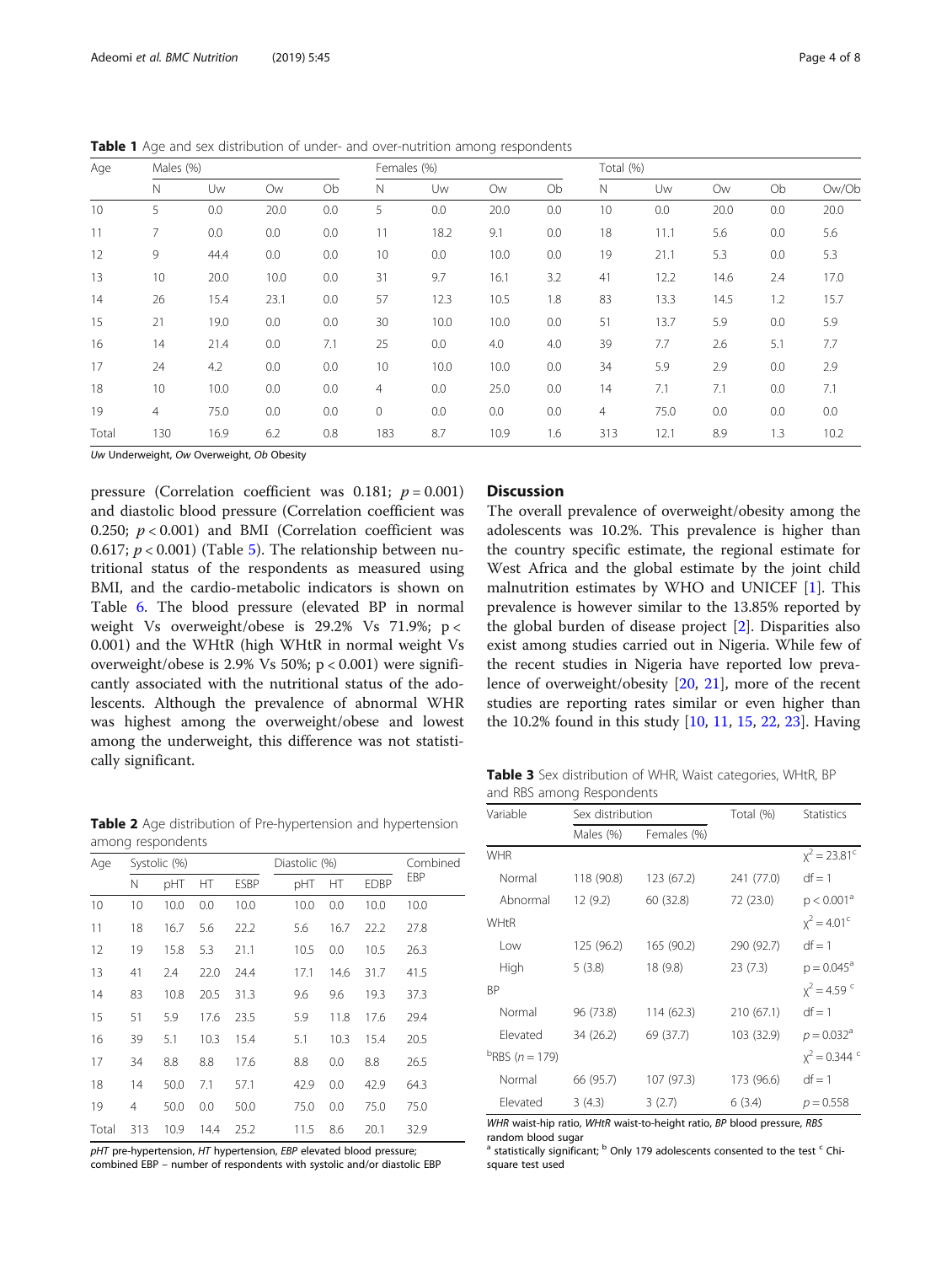| Variable                             | <b>Blood Pressure</b> |              | Total (%)  | Statistics                    |  |
|--------------------------------------|-----------------------|--------------|------------|-------------------------------|--|
|                                      | Normal (%)            | Elevated (%) |            |                               |  |
| Currently smoking                    |                       |              |            | $x^2 = 1.8^d$                 |  |
| Yes                                  | 1(0.5)                | 3(75.0)      | 4(1.3)     | $df = 1$                      |  |
| No                                   | 209 (99.5)            | 100(97.1)    | 309 (98.)  | $p = 0.106$                   |  |
| Currently taking alcoholic beverages |                       |              |            | $\chi^2$ = 5.018 <sup>c</sup> |  |
| Yes                                  | 10(4.8)               | 12(11.7)     | 22(7.0)    | $df = 1$                      |  |
| No                                   | 200 (95.2)            | 91 (88.3)    | 291 (93.0) | $p = 0.025$ <sup>a</sup>      |  |
| <b>WHR</b>                           |                       |              |            | $\chi^2$ = 0.893 <sup>c</sup> |  |
| Normal                               | 165 (78.6)            | 76 (73.8)    | 241 (77.0) | $df = 1$                      |  |
| Abnormal                             | 45 (21.4)             | 27(26.2)     | 72 (23.0)  | $p = 0.391$                   |  |
| WHtR                                 |                       |              |            | $x^2 = 15.109^{\circ}$        |  |
| Low                                  | 203 (96.7)            | 87 (84.5)    | 290 (92.7) | $df = 1$                      |  |
| High                                 | 7(3.3)                | 16(15.5)     | 23(7.3)    | $p = 0.001a$                  |  |
| BMI                                  |                       |              |            |                               |  |
| Underweight                          | 29 (13.8)             | 9(8.7)       | 38 (12.1)  | $x^2 = 24.971^{\circ}$        |  |
| Normal                               | 172 (81.9)            | 71 (68.9)    | 243 (77.6) | $df = 2$                      |  |
| Overweight/obese                     | 9(4.3)                | 23 (22.3)    | 32 (10.2)  | $p < 0.001^a$                 |  |
| $B$ RBS (n = 179)                    |                       |              |            | $x^2 = 0.044^d$               |  |
| Normal                               | 108 (96.4)            | 65 (97.0)    | 173 (96.6) | $df = 1$                      |  |
| Elevated                             | 4(3.6)                | 2(3.0)       | 6(3.4)     | $p = 0.832$                   |  |

<span id="page-4-0"></span>Table 4 Factors associated with the Blood Pressure of the Respondents

WHR – waist-hip ratio; WHtR – waist-to-height ratio; BMI – body mass index; RBS – random blood sugar<br><sup>a</sup> statistically significant; <sup>b</sup> only 179 (57.2%) of the respondents consented to the test; <sup>c</sup> Chi-square-test used; <sup></sup>

a national perspective on the prevalence of obesity in Nigeria has been challenging, especially because different studies have used differing methodologies and reference values [[24\]](#page-6-0). It can however be agreed that the prevalence of overweight/obesity is rising among adolescents in Nigeria. The overall prevalence of underweight in this same adolescent population was 12.1%. This typifies the double burden of disease, which is the paradoxical coexistence of under- and over-nutrition, which in this case is occurring at the population level [[3,](#page-6-0) [25\]](#page-6-0).

The significantly associated independent factors for the nutritional status of the respondents were gender and maternal occupation, such that females and children of professional mothers were more likely to be overweight/obese compared to the others. The association of gender, especially the female, has been similarly reported

Table 5 Correlation analysis between nutritional and cardiometabolic indicators

|             | Correlation coefficient (p-value) |                                 |                                 |  |  |  |  |
|-------------|-----------------------------------|---------------------------------|---------------------------------|--|--|--|--|
|             | <b>BMI</b>                        | SBP                             | <b>DRP</b>                      |  |  |  |  |
| <b>BMI</b>  |                                   | $0.388 \leq 0.001$ <sup>a</sup> | $0.255 \leq 0.001$ <sup>a</sup> |  |  |  |  |
| <b>WHR</b>  | 0.009(0.873)                      | 0.013(0.816)                    | 0.004(0.950)                    |  |  |  |  |
| <b>WHtR</b> | $0.617 \leq 0.001$ <sup>a</sup>   | $0.181(0.001)^{a}$              | $0.250 \leq 0.001$ <sup>a</sup> |  |  |  |  |

WHR waist-hip ratio, WHtR waist-to-height ratio; BMI body mass index, SBP systolic blood pressure; DBP diastolic blood pressure <sup>a</sup> statistically significant

by previous similar studies. The effect of socio-economic and wealth status of the family and childhood obesity has been well documented. The finding in this study further goes to show that the socio-economic or wealth status of the mother may be what is really responsible. This may be understandable because of the usual bond/closeness of mothers and their children. Although there was marked difference in the prevalence of nutritional status across the different ages, with 20% at 10 years, 17% at 13 and 0% at 19%, these differences were however not statistically significant as was reported by other studies. This may be due to the number of respondents recruited in the different ages.

The low prevalence of glucose intolerance may be the reason why it did not show significant associations. It may not also be unrelated with the relatively small sample size of those who consented to take the test. Another possible reason may be a slower or more prolonged pathophysiology of glucose intolerance.

The prevalence of systolic and diastolic pre-hypertension was 10.9 and 11.5% respectively, while the prevalence for systolic and diastolic hypertension were 14.4 and 8.6% respectively. Overall, 32.9% had one form of elevated blood pressure or another. Similar findings, but with higher prevalence of pre-hypertension have been reported by Ejike et al. [[16](#page-6-0)] in Nigeria, and Nkeh-Chungag et al. [\[26\]](#page-6-0) in South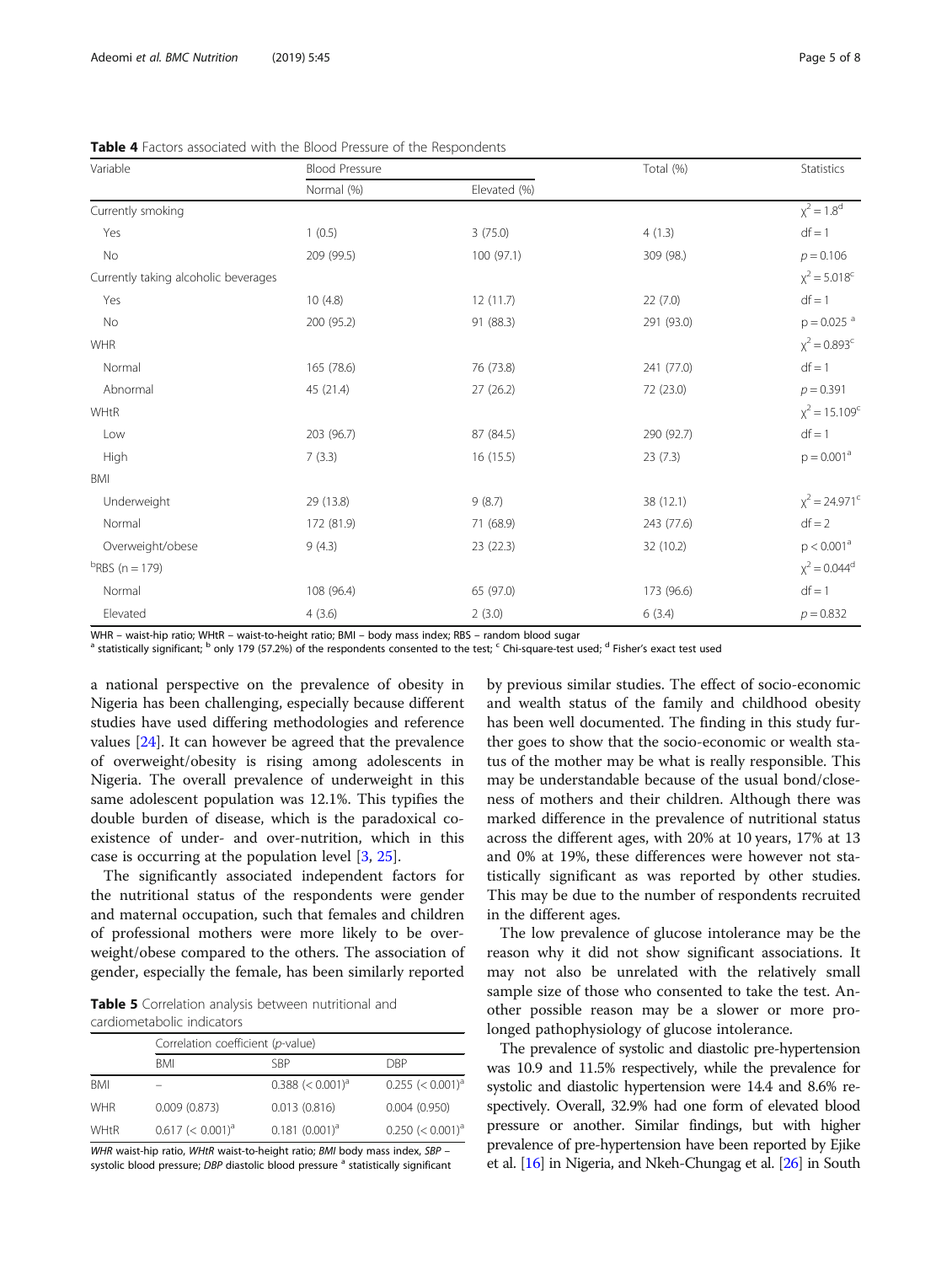| Nutritional status | N   | Blood pressure                     |          | <b>WHtR</b>              |      | <b>WHR</b> |           | <sup>b</sup> RBS |          |
|--------------------|-----|------------------------------------|----------|--------------------------|------|------------|-----------|------------------|----------|
| (BMI)              |     | Normal                             | Elevated | Low                      | High | Normal     | Ab-normal | Normal           | Elevated |
| Underweight        | 38  | 76.3                               | 23.7     | 100.0                    | 0.0  | 81.6       | 18.4      | 94.1             | 5.9      |
| Normal             | 243 | 70.8                               | 29.2     | 97.1                     | 2.9  | 77.4       | 22.6      | 96.3             | 3.7      |
| Overweight/ Obese  | 32  | 28.1                               | 71.9     | 50.0                     | 50.0 | 68.8       | 31.2      | 100.0            | 0.0      |
| Total              | 313 | 67.1                               | 32.9     | 92.7                     | 7.3  | 77.0       | 23.0      | 96.6             | 3.4      |
| p-value            |     | $\frac{c}{c}$ < 0.001 <sup>a</sup> |          | $d < 0.001$ <sup>a</sup> |      | $C$ 0.428  |           | $^{d}$ 0.351     |          |

<span id="page-5-0"></span>Table 6 Relationship between nutritional status and cardiometabolic indicators

WHR – waist-hip ratio; WHtR – waist-to-height ratio; BMI – body mass index; RBS – random blood sugar<br><sup>a</sup> statistically significant; <sup>b</sup> only 179 (57.2%) of the respondents consented to the test; <sup>c</sup> Chi-square-test used; <sup></sup>

Africa who reported (23.6 and 11.05%) and (21.2 and 12.3%) respectively, for prevalence of pre-hypertension and hypertension. A much lower prevalence was reported by Omisore et al. [\[15\]](#page-6-0) in a similar study also carried out in southwestern Nigeria. This may however be due to the fact that they used a different methodology for classifying prehypertension and hypertension among the adolescents. This rising prevalence of elevated blood pressure should be a thing of concern among stakeholders for adolescent health in Nigeria. This finding corroborates the report of the global disease burden where the prevalence of noncommunicable diseases among adolescents was put at 7.7%, similar to what was reported in some wealthy countries like United States of America, Spain and China [[2](#page-6-0)]. The predictors of elevated blood pressure among the adolescents were female gender, alcohol intake, overweight/obesity and risk for metabolic disease as measured by WHtR.

The risk for cardio-metabolic diseases was 7.3%, as assessed by WHtR which has been found to be the best predictor of cardio-metabolic risk and mortality [\[12](#page-6-0), [27](#page-6-0)], and has been used by similar studies [[28\]](#page-7-0). To the best of our knowledge, this is the first study that assessed cardio-metabolic risk among adolescents using WHtR in Nigeria, hence no comparisons could be made within Nigeria. The proportion of adolescents with cardiometabolic risk using WHtR in this study is low compared to the proportion in a large sample study in China. This difference is understandable since the two countries are socio-economically different, and the particular study reported overweight/obesity rates more than twice the prevalence found in this study. However, the findings of this study similarly show associations between indicators of nutritional status (BMI), WHtR and elevated blood pressure [[29\]](#page-7-0). BMI and WHtR had significant positive correlation with SBP and DBP, and WHtR had the strongest, significant positive correlation with BMI. The proportion of those with elevated BP among overweight/ obese were more than double the proportion among those with normal BMI. The proportion with high WHtR increased nearly 16 times among those with normal BMI to those overweight/obese. Another graphic representation of this relationship was the fact that half

of those overweight/obese had high WHtR, while none of those underweight had high WHtR. These findings corroborates the need for monitoring of the nutritional status and cardio-metabolic risk or diseases even among adolescents [\[16](#page-6-0)].

The limitations of this study may include the fact that the respondents in this study were secondary school-attending adolescents in an urban community in southwestern Nigeria, generalization should therefore be done cautiously. There were only 4 respondents for age 19 and only 14 for age 18, because many of the age 18 and 19 would have left secondary school. There were relatively fewer respondents for the younger ages because of poor cooperation from them. Only 179 of the respondents consented to random glucose check, mainly for fear of needle prick, and majority did not agree to an overnight fast for fasting blood sugar.

Measurement of BP using oscilliometric devices and also on a single visit may tend to over-estimate the prevalence, and it may not be appropriate for diagnostic purposes. However, it was appropriate for the objectives of this study which was not for diagnostic nor individual interpretation rather, it was more like a screening at population level. Hence, the terms elevated blood pressure were the prominent terminology.

### Conclusion

The prevalence of overweight/obesity was relatively high, higher than WHO/UNICEF estimate for Nigeria. The prevalence of elevated blood pressure was high, and significantly more among females and those overweight/ obese. The risk of cardio-metabolic diseases measured using WHtR was also relatively high, and significantly more among the overweight/obese. The nutritional status of the respondents was significantly associated with elevated blood pressure and increased risk for cardiometabolic diseases There is need for more interest and intervention by stakeholders into the cardio-metabolic health of adolescents in Nigeria. More nationally representative data is needed on the nutritional status and cardio-metabolic diseases among Nigerian adolescents.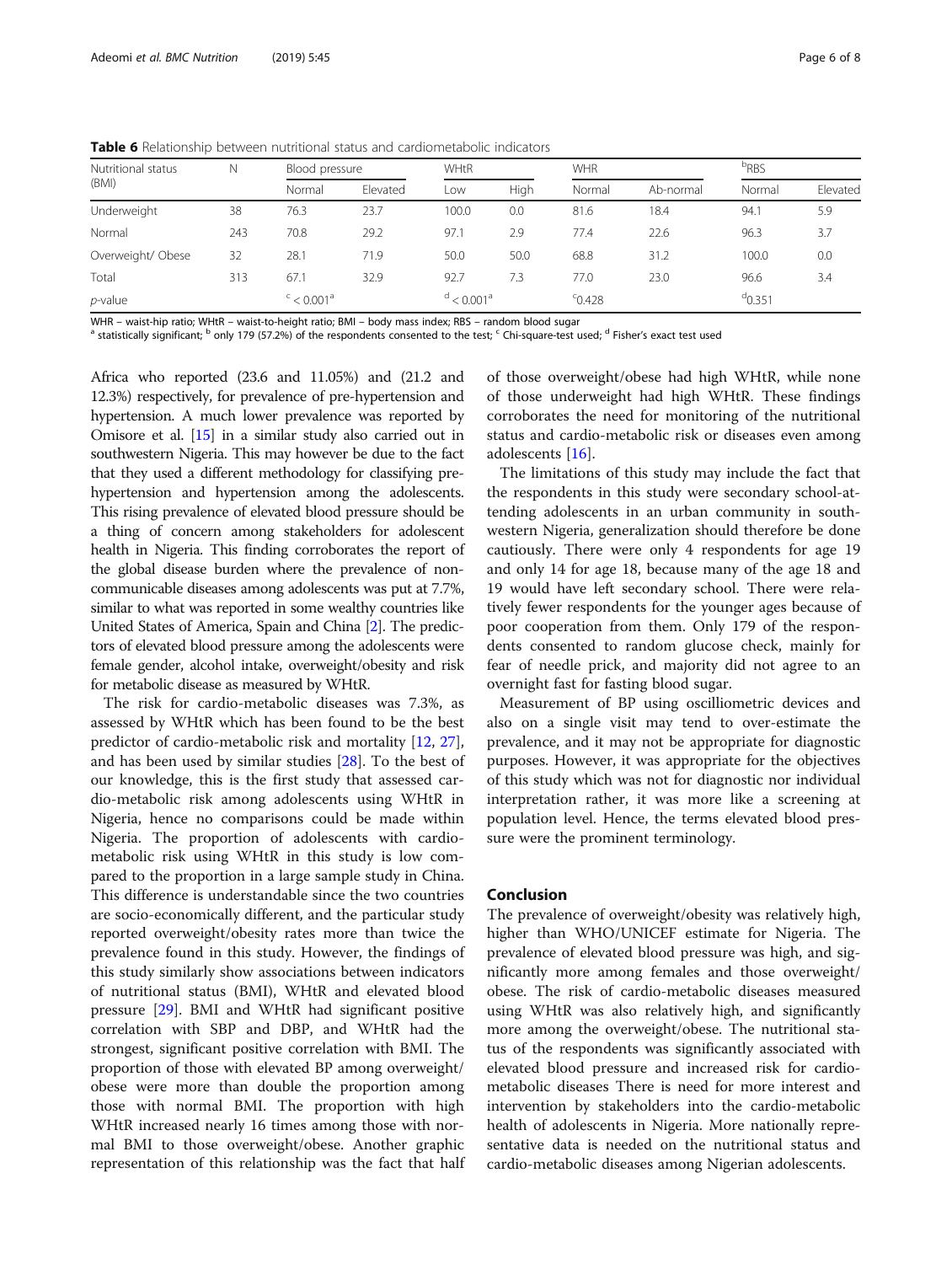# <span id="page-6-0"></span>Additional file

[Additional file 1:](https://doi.org/10.1186/s40795-019-0308-5) Questionnaire. (DOCX 20 kb)

#### Abbreviations

BMI: Body mass index; BP: Blood pressure; CI: Confidence interval; DBP: Diastolic blood pressure; LMIC: Low and middle income countries; OR: Odds ratio; RBS: Random blood sugar; SBP: Systolic blood pressure; SPSS: Statistical Package and service solutions; UNICEF: United Nations children's fund; WHO: World Health Organization; WHR: Waist-hip ratio; WHtR: Waist to height ratio

#### Acknowledgements

Not applicable.

#### Authors' contributions

All the authors were involved in the conception of the research idea and topic. AAA, POA and DLG wrote the background of the study, IOA, AEA and OOO wrote the methodology section. All authors were involved in data collection and data entry. AAA analyzed the data, and together with IOA wrote the results and discussion sessions. All the authors read and approved the final version of the manuscript.

#### Funding

This research was funded by the authors.

#### Availability of data and materials

The datasets used and/or analyzed during the current study are available from the corresponding author on reasonable request.

#### Ethics approval and consent to participate

Ethical clearance was obtained from the Ethical Review Committee, Institute of Public Health, Obafemi Awolowo University, Ile-Ife. The participants' information sheet was given to the parents and the adolescents who were 16 years or above. Important information on the participants' information sheet included that the information volunteered will be kept confidential as all questionnaires were coded without names or addresses of respondents. It also emphasized that participants were free to opt-out if they were not comfortable with the information in the questionnaire. Informed written consent to participate was then obtained from the parents and adolescents who were 16 years and above, while assent was obtained from adolescents who were less than 16 years of age. Permission was obtained from the heads of the selected schools.

#### Consent for publication

Not applicable.

#### Competing interests

The authors declare that they have no competing interests.

Received: 20 May 2019 Accepted: 29 August 2019 Published online: 02 December 2019

#### References

- 1. WHO | joint child malnutrition estimates levels and trends (2019 edition). WHO. 2019. <https://www.who.int/nutgrowthdb/estimates2018/en/>. Accessed 22 Apr 2019.
- 2. Mokdad A, Kassebaum N, Lim S. Progress in adolescent health and wellbeing: tracking 12 headline indicators for 195 countries and territories, 1990–2016; Global Burden of Disease (GBD) Project. Lancet. 2019;6736: 32427–9.
- 3. World Health Organization (WHO). Nutrition; double burden of malnutrition. 2015. <https://www.who.int/nutrition/double-burden-malnutrition/en/>. Accessed 16 Apr 2019.
- 4. Negash S, Agyemang C, Matsha TE, Peer N, Erasmus RT, Kengne AP. Differential prevalence and associations of overweight and obesity by gender and population group among school learners in South Africa : a cross-sectional study. BMC Obes. 2017;4:1–8.
- 5. Ngwenya NA, Ramukumba TS, Science N, Africa S, Ngwenya N. Prevalence of adolescent obesity at a high school in the City of Tshwane research setting research objectives. Curationis. 2015;40:a1662.
- 6. World Health Organisation (WHO). The double burden of malnutrition: policy brief. 2017. [http://www.who.int/nutrition/double-burden](http://www.who.int/nutrition/double-burden-malnutrition/en/)[malnutrition/en/.](http://www.who.int/nutrition/double-burden-malnutrition/en/) Accessed 11 Aug 2018.
- 7. Popkin B. Global nutrition dynamics: the world is shifting rapidly toward a diet linked with non-communicable diseases. Am J Clin Nutr. 2006;84:289–98.
- 8. National Population Commission (NPC) [Nigeria] and ICF International. Nigeria Demographic and Health Survey 2013. Abuja and Rockville; 2014.
- 9. World Health Organization (WHO). Global Health Observatory data repository; prevalence of obesity among children and adolescents. 2017. [http://apps.who.int/gho/data/node.main.](http://apps.who.int/gho/data/node.main) BMIPLUS2C?lang=en. Accessed 16 Apr 2019.
- 10. Adam VY, Isah JA. Prevalence and comorbidities of childhood overweight and obesity among school aged children in an urban settlement in Benin City, Nigeria. Niger J Paediatr. 2017;44(7). [https://](https://doi.org/10.4314/njp.v44i1.2.) [doi.org/10.4314/njp.v44i1.2.](https://doi.org/10.4314/njp.v44i1.2.)
- 11. Otuneye A, Ahmed P, Abdulkarim A, Aluko O, Shatima D. Relationship between dietary habits and nutritional status among adolescents in Abuja municipal area council of Nigeria. Niger J Paediatr. 2017;44:128–35.
- 12. Schneider HJ, Friedrich N, Klotsche J, Pieper L, Nauck M, John U, et al. The predictive value of different measures of obesity for incident cardiovascular events and mortality. J Clin Endocrinol Metab. 2010;95: 1777–85.
- 13. Goodman E, Dolan LM, Morrison JA, Daniels SR. Factor analysis of clustered cardiovascular risks in adolescence: obesity is the predominant correlate of risk among youth. Circulation. 2005;111:1970–7.
- 14. Kelishadi R. Childhood overweight, obesity, and the metabolic syndrome in developing countries. Epidemiol Rev. 2007;29:62–76.
- 15. Omisore AG, Omisore B, Abioye-Kuteyi EA, Bello IS, Olowookere SA. Inschool adolescents' weight status and blood pressure profile in South-Western Nigeria: urban-rural comparison. BMC Obes. 2018;5:2. [https://doi.](https://doi.org/10.1186/s40608-018-0179-3) [org/10.1186/s40608-018-0179-3](https://doi.org/10.1186/s40608-018-0179-3).
- 16. Ejike ECC, Ugwu C, Ezeanyika L. Variations in the prevalence of point (pre) hypertension in a Nigerian school going adolescent population living in a semi-urban and urban area. BMC Paediatr. 2010;10:10–3.
- 17. International Society for the Advancement of Kinanthropometry. International Standards for anthropometric Assessment; 2001. p. 53–5.
- 18. American Diabetes Association. Definition and description of diabetes other categories of glucose. Diabetes Care. 2010;33:562–9.
- 19. National High Blood Pressure Education Program. Fourth report on the diagnosis , evaluation , and treatment of high blood pressure in children and adolescents. Peadiatrics. 2004;114:555–76.
- 20. Abah RO, Okolo SN, John C, Ochoga MO, Adah RO. Nutritional status of schoolchildren in Jos east local government area of plateau state, north Central Nigeria. J Med Trop. 2017;19:56–9.
- 21. Oyeyemi ALALAY, Ishaku CM, Oyekola J, Wakawa HD, Lawan A, Yakubu S, et al. Patterns and associated factors of physical activity among adolescents in Nigeria. PLoS One. 2016;11:1–16. [https://doi.org/10.1371/](https://doi.org/10.1371/journal.pone.0150142) [journal.pone.0150142](https://doi.org/10.1371/journal.pone.0150142).
- 22. Sadoh WE, Sadoh AE, Uduebor JE, Shaibu M, Ogonor E, Enugwuna FC, et al. Comparison of obesity, overweight and elevated blood pressure in children attending public and private primary schools in Benin City, Nigeria. Niger J Clin Pract. 2017;20:839–46.
- 23. Eze JN, Oguonu T, Ojinnaka NCIB. Physical growth and nutritional status assessment of school children in Enugu, Nigeria. Niger J Clin Pract. 2017;20:64–70.
- 24. Ejike CCC. Child and adolescent obesity in Nigeria: a narrative review of prevalence data from three decades (1983-2013). J Obes Metab Res. 2014;1: 174. [https://doi.org/10.4103/2347-9906.141150.](https://doi.org/10.4103/2347-9906.141150)
- 25. Doak CM, Adair LS, Bentley M, Monteiro C, Popkin BM. The dual burden household and the nutrition transition paradox. Int J Obes. 2005;29:129–36.
- 26. Nkeh-Chungag BN, Sekokotla AM, Sewani-Rusike C, Namugowa A, Iputo JE. Prevalence of hypertension and pre-hypertension in 13-17 year old adolescents living in Mthatha-South Africa: a cross-sectional study. Cent Eur J Public Health. 2015;23:59–64. [https://doi.org/10.21101/cejph.a3922.](https://doi.org/10.21101/cejph.a3922)
- 27. Ashwell M, Gunn P, Gibson S. Waist-to-height ratio is a better screening tool than waist circumference and BMI for adult cardiometabolic risk factors systematic review and meta-analysis. Obes Rev. 2012;13:275–86.